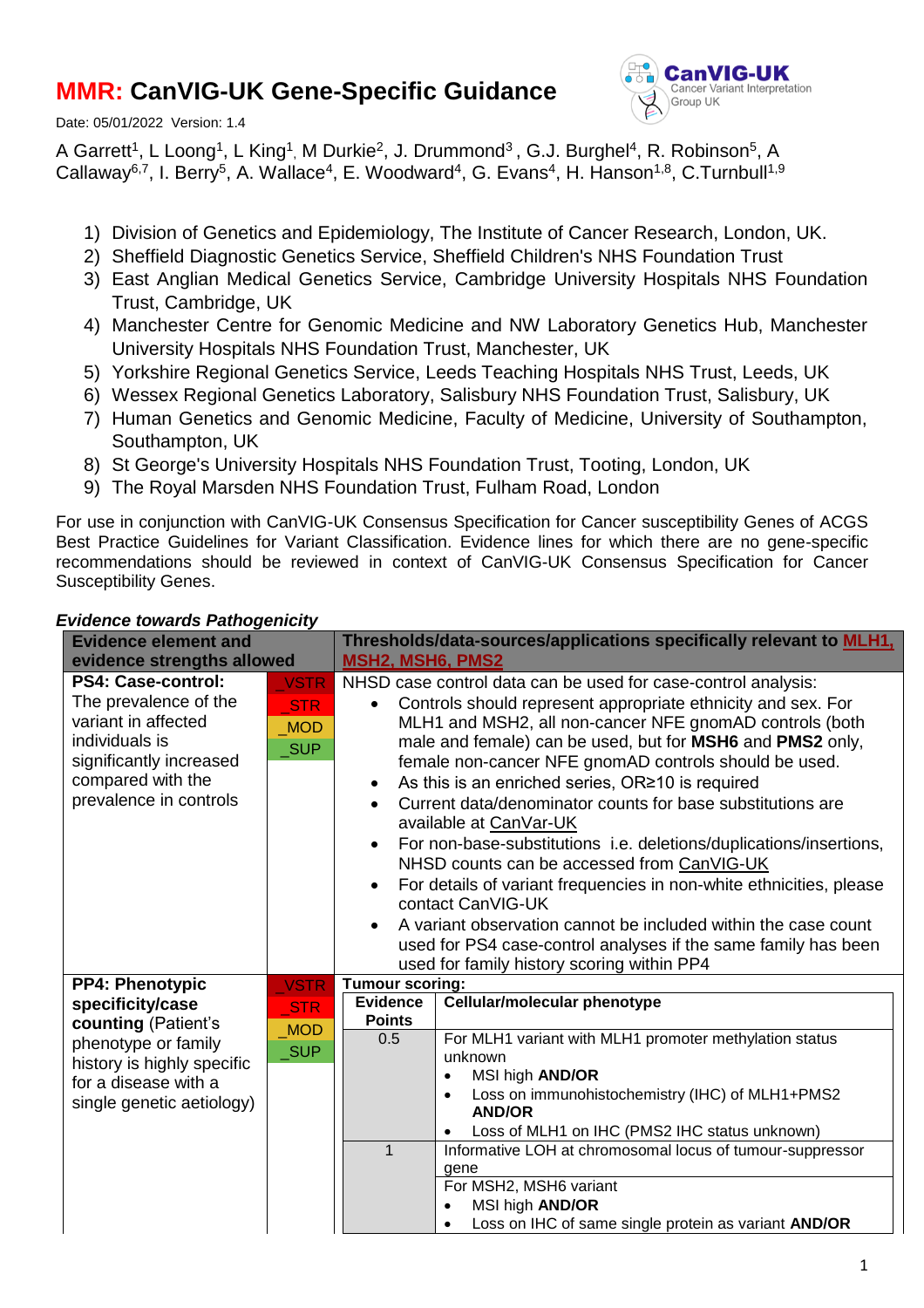| $\bullet$                                                                                                                                                                                                                                                                                                                                                                                                                                                                                                                                                                                                                                                                                                                                                                                                                                                                                                                                                                                                                                                                                                                                                                                                                                                 | e.g. for MSH2 variant, loss of MSH2+MSH6<br>methylation status<br>MSI high AND/OR<br>Loss of MLH1+PMS2 on IHC AND/OR<br>Loss of MLH1 on IHC (PMS2 IHC status unknown)<br>For PMS2 variant<br>MSI high <b>AND/OR</b><br>Loss of PMS2 alone on IHC AND/OR<br>Loss of MLH1+PMS2 on IHC<br>Points can be counted for MSI or IHC, not both<br>Points can be counted for both LOH AND MSI/IHC |                                                                                                                            | Loss on IHC of relevant paired mismatch repair proteins<br>For MLH1 variant where MLH1 proven normal MLH1 promoter<br>Only individuals proven to carry the germline variant can contribute tumour data<br>Multiple independent primary tumours can be counted from a single individual                                                   |
|-----------------------------------------------------------------------------------------------------------------------------------------------------------------------------------------------------------------------------------------------------------------------------------------------------------------------------------------------------------------------------------------------------------------------------------------------------------------------------------------------------------------------------------------------------------------------------------------------------------------------------------------------------------------------------------------------------------------------------------------------------------------------------------------------------------------------------------------------------------------------------------------------------------------------------------------------------------------------------------------------------------------------------------------------------------------------------------------------------------------------------------------------------------------------------------------------------------------------------------------------------------|-----------------------------------------------------------------------------------------------------------------------------------------------------------------------------------------------------------------------------------------------------------------------------------------------------------------------------------------------------------------------------------------|----------------------------------------------------------------------------------------------------------------------------|------------------------------------------------------------------------------------------------------------------------------------------------------------------------------------------------------------------------------------------------------------------------------------------------------------------------------------------|
| <b>Family History Scoring:</b>                                                                                                                                                                                                                                                                                                                                                                                                                                                                                                                                                                                                                                                                                                                                                                                                                                                                                                                                                                                                                                                                                                                                                                                                                            | Isolated single<br>primary or first<br>cancer in<br>proband/family<br>$(≥50, 40-49,$<br>$<$ 40)                                                                                                                                                                                                                                                                                         | Additional<br>family<br>members <sup>*</sup> or<br>cancers in<br>proband; for<br>each cancer<br>$(≥50, 40-49,$<br>$<$ 40): | <b>Evidence Points</b>                                                                                                                                                                                                                                                                                                                   |
| Colon (CRC),<br>Endometrium<br>(EC), TCC (renal<br>pelvis/ureter<br>only), small<br>bowel                                                                                                                                                                                                                                                                                                                                                                                                                                                                                                                                                                                                                                                                                                                                                                                                                                                                                                                                                                                                                                                                                                                                                                 | (2, 4, 6)                                                                                                                                                                                                                                                                                                                                                                               | (4, 6, 8)                                                                                                                  | Divide the sum of<br>family history<br>scores across<br>available families<br>by 7 to get the<br>evidence points                                                                                                                                                                                                                         |
| Rectum, ovary,<br>gastric,<br>hepatobiliary,<br>pancreas, TCC<br>(bladder)                                                                                                                                                                                                                                                                                                                                                                                                                                                                                                                                                                                                                                                                                                                                                                                                                                                                                                                                                                                                                                                                                                                                                                                | (1, 2, 3)                                                                                                                                                                                                                                                                                                                                                                               | (2, 3, 4)                                                                                                                  | $7 = 1EP = sup$<br>$14 = 2EP = mod$                                                                                                                                                                                                                                                                                                      |
| These scores have been derived from odds ratios of detection of MMR variants in<br>Manchester data series (courtesy of Evans, Woodward)<br>*For a multiplex family cluster of <3 cases, relatives should be FDRs of each other.<br>In a family cluster of ≥4 cases, one unaffected intervening relative is allowed within<br>the cluster<br>The proband is the youngest case in the family with CRC/EC<br>$\bullet$<br>A family can only be included for family history scoring when there is concordant<br>tumour data available supporting mismatch repair deficiency (i.e. MSI/IHC)<br>A family cannot be used for family history scoring for PP4 if the same family has<br>$\bullet$<br>already been included within the case counts for case-control analyses within PS4<br>(but can be used for tumour scoring)<br>The variant must be present in ≤2 individuals from the Non-Finnish European non-<br>$\bullet$<br>cancer population from gnomAD v2 and ≤1 individuals from each other ethnic group<br>within the non-cancer populations of gnomAD v2<br>Where family history score influences final classification (e.g. at VUS/likely<br>$\bullet$<br>pathogenic boundary), cancer family history should be confirmed through cancer<br>registry |                                                                                                                                                                                                                                                                                                                                                                                         |                                                                                                                            |                                                                                                                                                                                                                                                                                                                                          |
| ٠<br>combination<br>$\bullet$<br>$\bullet$<br>scoring<br>$\bullet$<br>publication<br>$\bullet$                                                                                                                                                                                                                                                                                                                                                                                                                                                                                                                                                                                                                                                                                                                                                                                                                                                                                                                                                                                                                                                                                                                                                            | additionally for tumour/family history scoring within PP4                                                                                                                                                                                                                                                                                                                               |                                                                                                                            | The tumour scoring and family history scoring should be used in<br>A single family can contribute no more than 2 evidence points<br>The same individual can contribute to both tumour and family history<br>A maximum of 2 evidence points can be awarded for a single<br>Cases used for PM3 (biallelic)/PP1(segregation) cannot be used |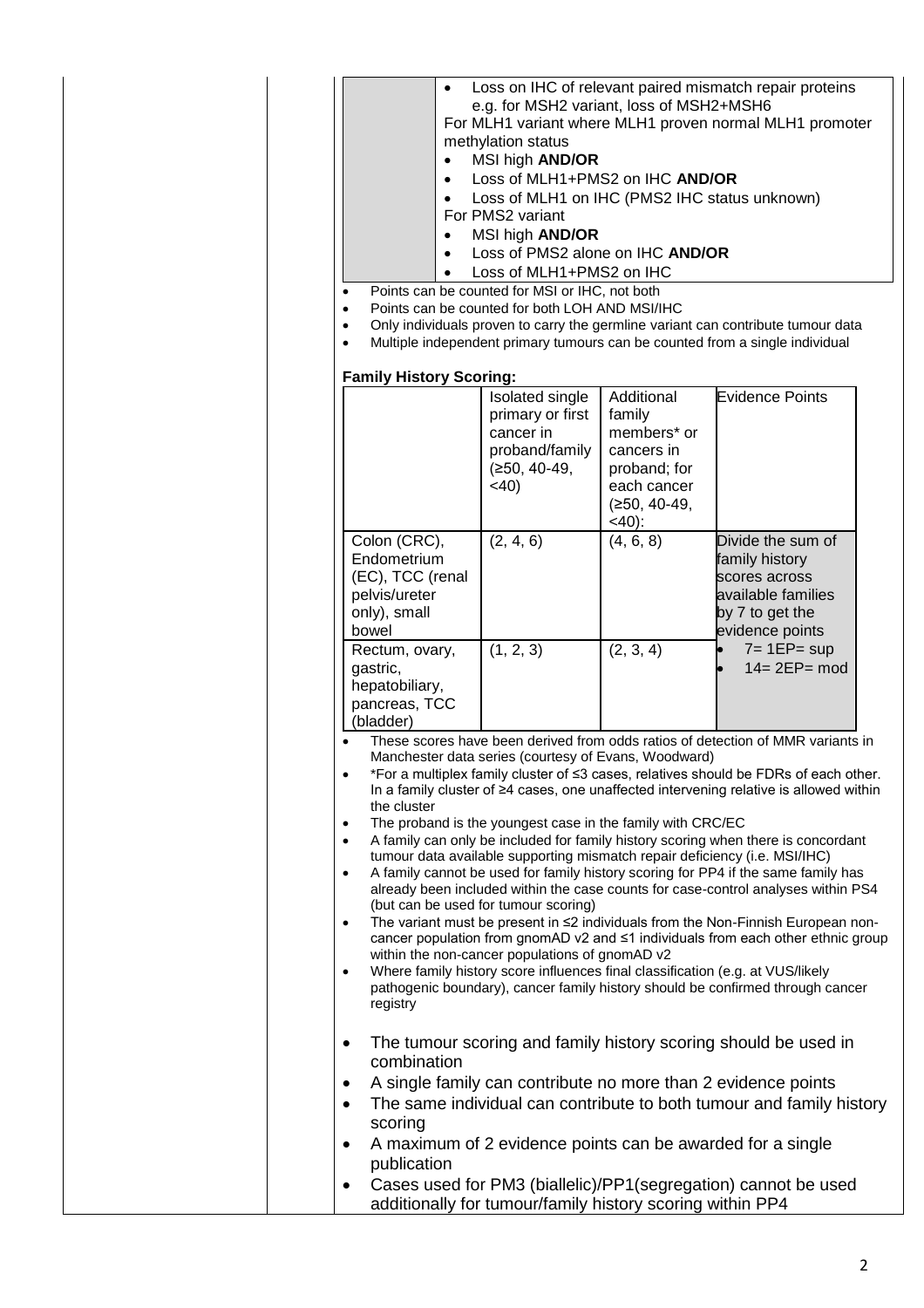| <b>PM2: Absent from</b>       | <b>MOD</b>  | For MSH6 and PMS2 only female non-cancer NFE gnomAD controls                  |
|-------------------------------|-------------|-------------------------------------------------------------------------------|
| controls (or at               | <b>SUP</b>  | should be used.                                                               |
| extremely low frequency       |             |                                                                               |
| if recessive) in ESP,         |             |                                                                               |
| 1000GP, or ExAC               |             |                                                                               |
| <b>PVS1: Predicted null</b>   | <b>VSTR</b> | Based on InSiGHT recommendations for initiation codon variants, the           |
| variant (in a gene            |             | following PVS1 strengths apply to truncating variants identified in the first |
| where LOF is a known          | <b>STR</b>  | 100 bp of the MMR genes:                                                      |
| mechanism of disease)         | <b>MOD</b>  | MLH1 - very strong                                                            |
|                               | <b>SUP</b>  | $MSH2 - do not use$                                                           |
|                               |             | $MSH6 - strong$                                                               |
|                               |             | PMS2 - strong                                                                 |
| PS1: Same amino acid          |             |                                                                               |
| change as an                  | <b>STR</b>  |                                                                               |
| established variant           |             |                                                                               |
| PM4: Protein-length-          |             |                                                                               |
| changing variant              | <b>MOD</b>  |                                                                               |
|                               | <b>SUP</b>  |                                                                               |
| <b>PM5: Novel missense</b>    | <b>MOD</b>  |                                                                               |
| change at an amino            | <b>SUP</b>  |                                                                               |
| acid residue where a          |             |                                                                               |
| different missense            |             |                                                                               |
| change determined to          |             |                                                                               |
| be pathogenic seen            |             |                                                                               |
| before                        |             |                                                                               |
| PP3: In silico: Multiple      | _SUP        |                                                                               |
| lines of computational        |             |                                                                               |
| evidence support a            |             |                                                                               |
| deleterious effect on the     |             |                                                                               |
| gene or gene product          |             |                                                                               |
| <b>PM1, PP2:</b>              | <b>STR</b>  |                                                                               |
| Enrichment/constraint:        | <b>MOD</b>  |                                                                               |
| <b>PP2:</b> Missense variant  | <b>SUP</b>  |                                                                               |
| in a gene that has a low      |             |                                                                               |
| rate of benign missense       |             |                                                                               |
| variation and in which        |             |                                                                               |
| missense variants are a       |             |                                                                               |
| common mechanism of           |             |                                                                               |
| disease                       |             |                                                                               |
| <b>PM1:</b> Located in a      |             |                                                                               |
| mutational hot spot           |             |                                                                               |
| and/or critical and well-     |             |                                                                               |
| established functional        |             |                                                                               |
| domain (e.g. active site      |             |                                                                               |
| of an enzyme) without         |             |                                                                               |
| benign variation              |             |                                                                               |
| <b>PS3: Functional: Well-</b> | <b>VSTR</b> |                                                                               |
| established in vitro or in    | <b>STR</b>  |                                                                               |
| vivo functional studies       | <b>MOD</b>  |                                                                               |
| supportive of a               | _SUP        |                                                                               |
| damaging effect on the        |             |                                                                               |
| gene or gene product          |             |                                                                               |
| PP1: Co-segregation           | <b>VSTR</b> | Cases already used for tumour/family history scoring in PP4 cannot            |
| with disease in multiple      | <b>STR</b>  | additionally be used for PP1                                                  |
| affected family members       | <b>MOD</b>  |                                                                               |
| in a gene definitively        | <b>SUP</b>  |                                                                               |
| known to cause the            |             |                                                                               |
| disease                       |             |                                                                               |
|                               |             |                                                                               |
|                               |             |                                                                               |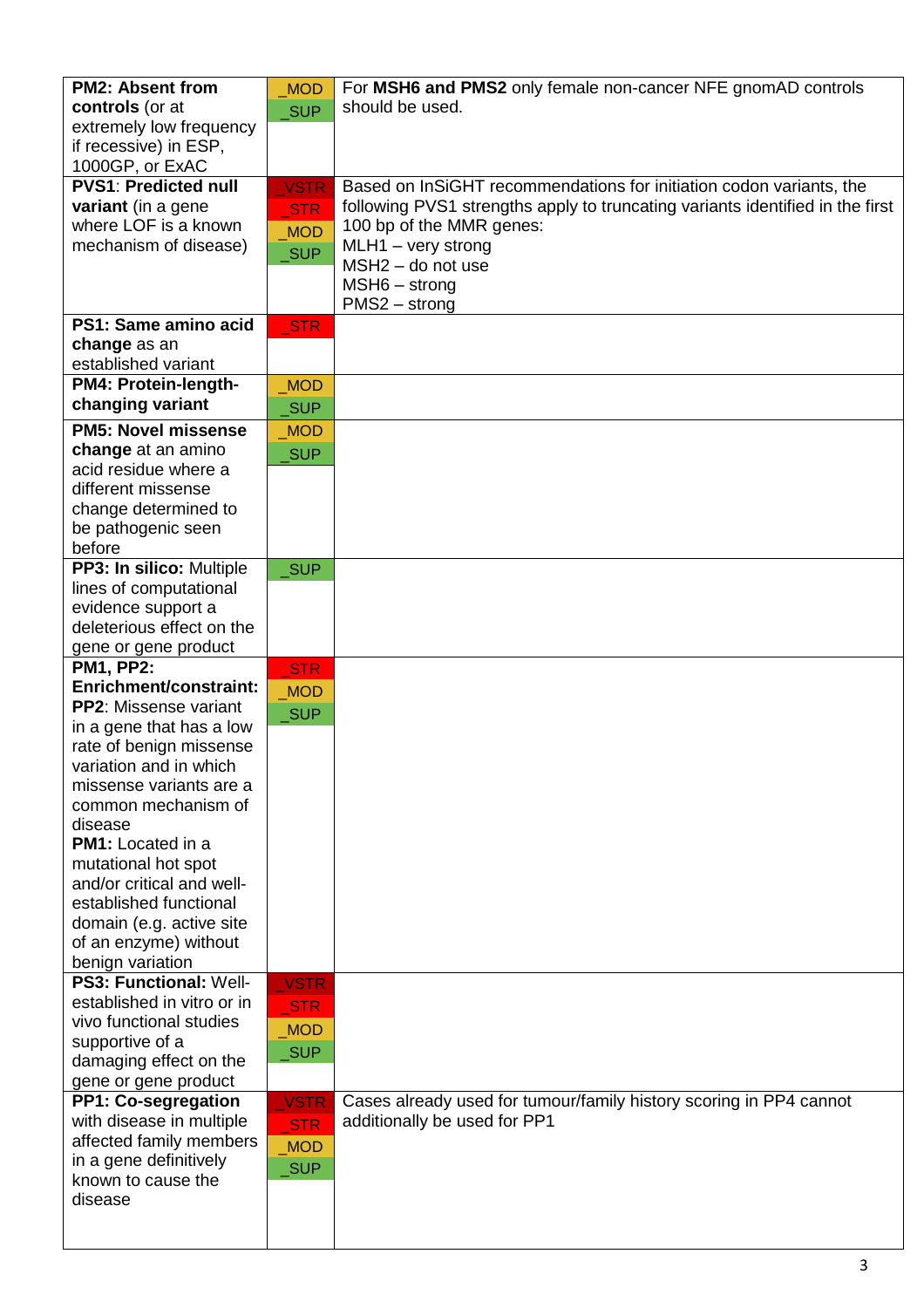| PS2/PM6: De novo<br>(maternity and paternity<br>confirmed/unconfirmed)<br>in a patient with the<br>disease and no family<br>history                                             | <b>STR</b><br><b>MOD</b><br><b>SUP</b>           |                                                                                                                                                                                                        |
|---------------------------------------------------------------------------------------------------------------------------------------------------------------------------------|--------------------------------------------------|--------------------------------------------------------------------------------------------------------------------------------------------------------------------------------------------------------|
| <b>PM3: in trans</b> with a<br>pathogenic variant<br>(recessive disorders)                                                                                                      | STR<br><b>MOD</b><br><b>SUP</b>                  | A constitutional mismatch repair deficiency (CMMRD) phenotype can be<br>used for PM3 application<br>Cases already used for tumour/family history scoring in PP4 cannot<br>additionally be used for PM3 |
| <b>PP5: Reputable source</b><br>recently reports variant<br>as pathogenic, but the<br>evidence is not available<br>to the laboratory to<br>perform an independent<br>evaluation | <b>VSTR</b><br>STR<br>MOD<br>$\sqrt{\text{SUP}}$ |                                                                                                                                                                                                        |

# *Evidence towards Benignity*

| <b>BA1/BS1: Allele frequency</b>                | <b>SA</b>  | BA1: MTAF = $0.001$ (0.1%)                                      |
|-------------------------------------------------|------------|-----------------------------------------------------------------|
| is "too high" in ExAC or                        | <b>STR</b> | BS1: MTAF = 0.0001 (0.01%)                                      |
| gnomAD for disorder                             |            | The U95%CI should be used as the filtering allele count for the |
|                                                 |            | MTAF. This can be calculated using cardiodb or within gnomAD    |
|                                                 |            | (see training resources from Miranda Durkie for methodology)    |
|                                                 |            | Cancer-free controls should be used                             |
| <b>BS2: Observation in</b>                      | <b>STR</b> |                                                                 |
| controls inconsistent with                      | <b>SUP</b> |                                                                 |
| disease penetrance.                             |            |                                                                 |
| Observed in a healthy adult                     |            |                                                                 |
| individual for a recessive                      |            |                                                                 |
| (homozygous), dominant                          |            |                                                                 |
| (heterozygous), or X-linked                     |            |                                                                 |
| (hemizygous) disorder, with                     |            |                                                                 |
| full penetrance expected at                     |            |                                                                 |
| an early age                                    |            |                                                                 |
| <b>BP4: In silico: Multiple lines</b>           | <b>SUP</b> |                                                                 |
| of computational evidence                       |            |                                                                 |
| suggest no impact on gene                       |            |                                                                 |
| or gene product<br>(conservation, evolutionary, |            |                                                                 |
| splicing impact, etc.)                          |            |                                                                 |
| <b>BP1: Missense variant in a</b>               | <b>SUP</b> |                                                                 |
| gene for which primarily                        |            |                                                                 |
| truncating variants are                         |            |                                                                 |
| known to cause disease                          |            |                                                                 |
| <b>BP7: Synonymous (silent)</b>                 | <b>SUP</b> |                                                                 |
| variant for which splicing                      |            |                                                                 |
| prediction algorithms predict                   |            |                                                                 |
| no impact to the splice                         |            |                                                                 |
| consensus sequence                              |            |                                                                 |
|                                                 |            |                                                                 |